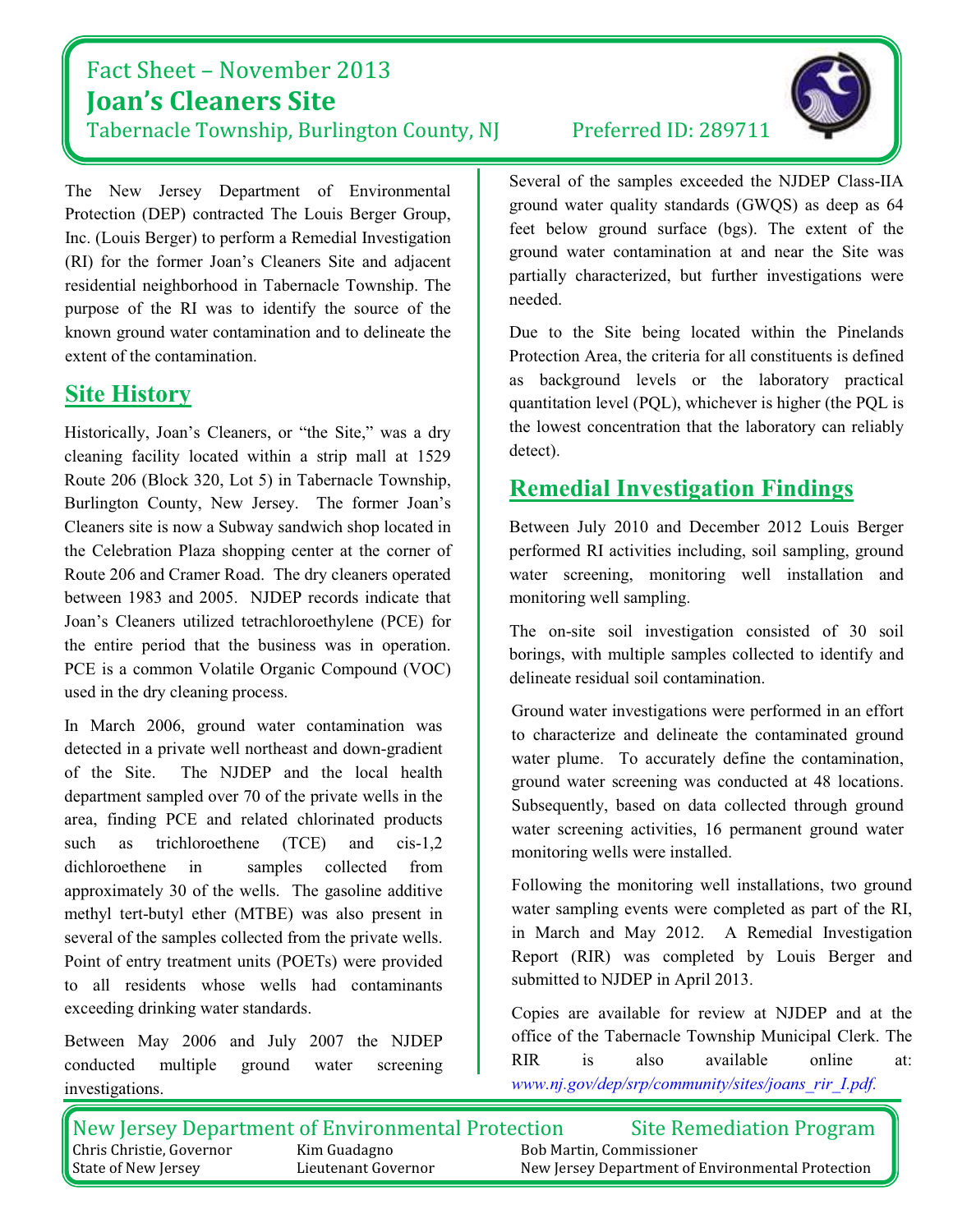# **Joan's Cleaners Site Fact Sheet**

The results of the soil sampling investigation did not reveal any soil contamination in excess of the NJDEP soil remediation standards remaining at the former Joan's Cleaners Site. As such, no additional soil investigation or remedial actions are proposed.

The results of the ground water investigation confirmed the presence of PCE and related VOCs, likely associated with the former Joan's Cleaners facility. The ground water contamination plume has been horizontally and vertically delineated and is approximately 160 acres in size, shown on the attached Figure 1. The bulk of the contamination exists from approximately 30 to 70 feet below ground surface (bgs). As seen in Figure 1, the contamination plume has moved eastward.

The Seneca High School, located east of the Joan's Cleaners site, is served by a well. However, the Seneca High School well is 400 feet deep so it draws water from a deeper aquifer, the Mount Laurel-Wenonah aquifer, which is separated from the contaminated shallow aquifer, the Kirkwood-Cohansey aquifer, by a 250-foot thick confining layer of clay. Therefore the Seneca High School well is not expected to be impacted by the contamination. However, since the Seneca High School well is located in a downgradient direction, the Lenape Regional High School District is sampling the well quarterly as a precaution, and no contamination has been detected to date.

Due to the documented presence of contamination in ground water, a Classification Exception Area (CEA) has been established by NJDEP for the entire area of contamination shown on Figure 1, and all affected residents and appropriate local authorities have been notified.

It has been determined that vapor intrusion into homes is not a potential hazard for this Site due to the depth of the contaminated ground water plume and the clean ground water above the plume.

All area residents are advised to have their wells sampled periodically for VOCs.

### **Additional Investigation Activities**

The Louis Berger Group will perform quarterly ground water sampling for approximately two years to assess the natural degradation of the PCE contamination.

Ground water samples will be collected from selected monitoring wells and analyzed for VOCs as well as various natural attenuation parameters.

Upon completion of the quarterly ground water sampling activities, the Louis Berger Group will prepare a Proposed Remediation Plan for public review. The document will contain a Remedial Action Selection Evaluation which will review multiple remedial alternatives including, but not limited to: no action, chemical injections, and monitored natural attenuation. Once the plan is developed, more information will be made available regarding a presentation to the public and a comment period.

After public input is considered, a Final Decision Document will be issued. The Decision Document will select a Remedial Action to be implemented.

Online resources for information about contaminants may include information from the U.S. Environmental Protection Agency available at:

http://www.epa.gov/superfund/health/index.htm

and the U.S. Agency for Toxic Substances and Disease Registry at:

http://www.atsdr.cdc.gov/toxfags/index.asp.

For additional information please contact Karen Kloo, NJDEP-**Office of Community Relations**  $(609)$  777-1971 Karen.Kloo@dep.state.nj.us **or** Larry Quinn, NJDEP  $(609) 633 - 0766$ Larry.Quinn@dep.state.nj.us